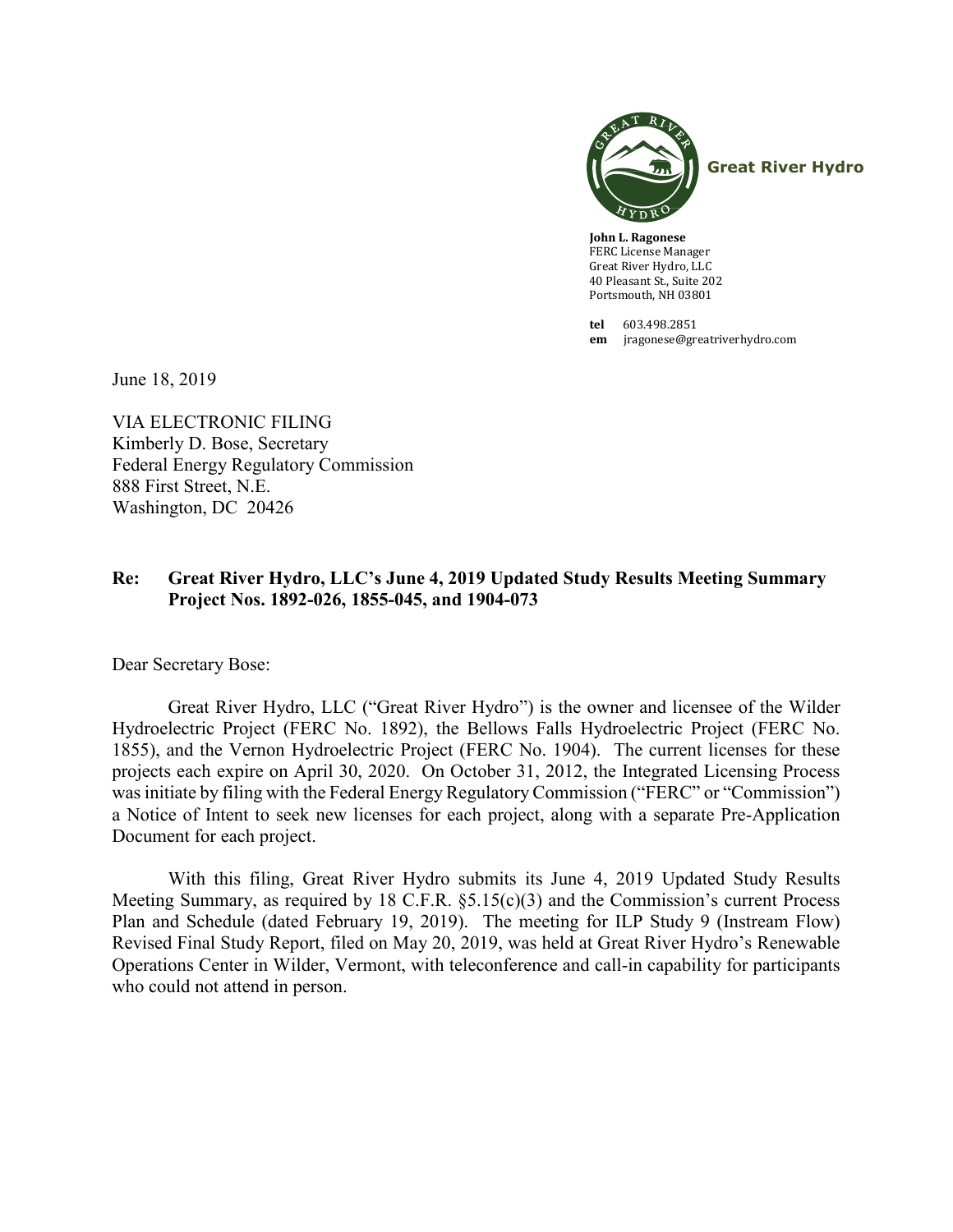Kimberly D. Bose, Secretary June 18, 2019 Page | 2

The attached meeting summary includes points of discussion, the list of meeting attendees, and a copy of the presentation slides used during the meeting. According to the current Process Plan and Schedule, the comment period for this study will end on July 19, 2019.

If there are any questions regarding the information provided in this filing or the process, please contact John Ragonese at 603-498-2851 or by emailing *jragonese@greatriverhydro.com.* 

Sincerely,

John 4 James

John L. Ragonese FERC License Manager

Attachment: June 4, 2019 Updated Study Results Meeting Summary

cc: Interested Parties List (distribution through email notification of availability and download from Great River Hydro's relicensing web site [www.greatriverhydro](http://www.greatriverhydro-relicensing.com/)[relicensing.com\)](http://www.greatriverhydro-relicensing.com/).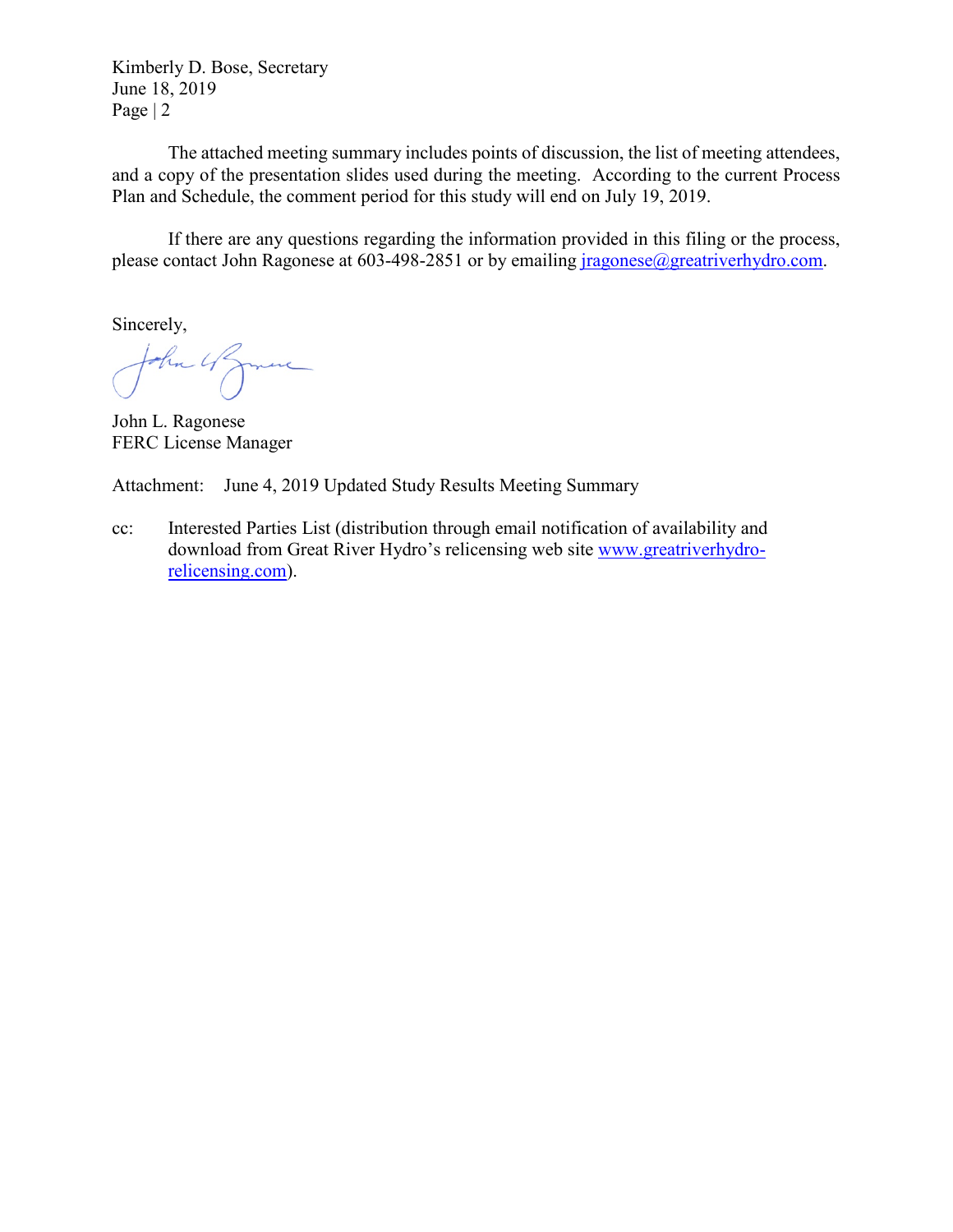UNITED STATES OF AMERICA BEFORE THE FEDERAL ENERGY REGULATORY COMMISSION

# **GREAT RIVER HYDRO, LLC**

**Wilder Hydroelectric Project (FERC Project No. 1892-026) Bellows Falls Hydroelectric Project (FERC Project No. 1855-045) Vernon Hydroelectric Project (FERC Project No. 1904-073)**

**June 4, 2019 Updated Study Results Meeting Summary** 

**June 18, 2019**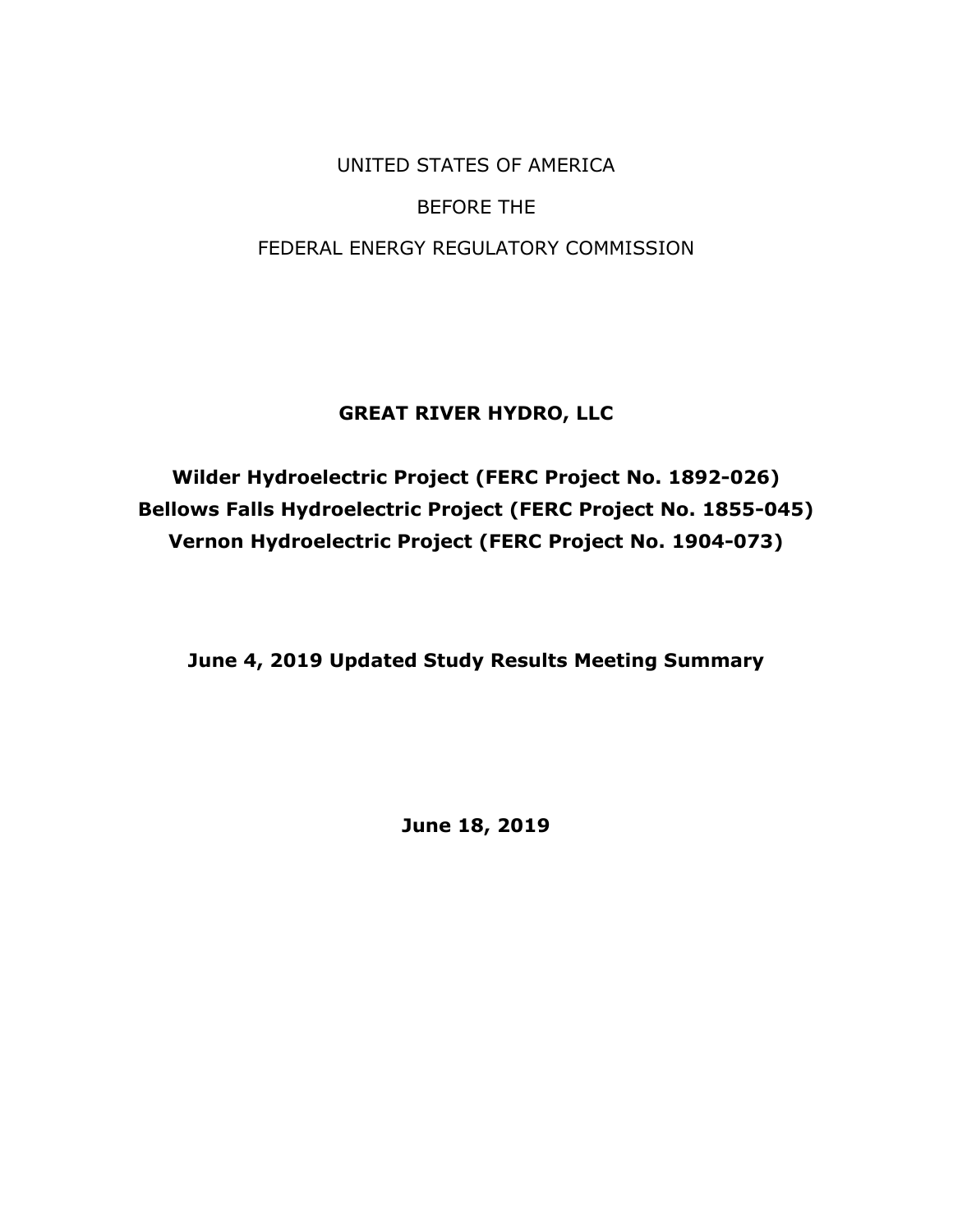### **GREAT RIVER HYDRO, LLC UPDATED STUDY RESULTS MEETING JUNE 4, 2019**

The Updated Study Results meeting for Study 9 – Instream Flow, Revised Final Study Report was held on June 4, 2019 at Great River Hydro's Renewable Operations Center in Wilder, VT. Also presented was a summary of findings from a supplemental assessment of American Eel upstream passage at Vernon. Presentation slides were distributed at the meeting and are provided with these notes.

| <b>Name</b>         | <b>Affiliation</b>          |
|---------------------|-----------------------------|
| <b>Betsy Simard</b> | <b>VTANR</b>                |
| <b>Eric Davis</b>   | <b>VTANR</b>                |
| Lael Will           | <b>VTFWD</b>                |
| Jeff Crocker        | <b>VTANR</b>                |
| Pete McHugh         | <b>VTFWD</b>                |
| Gregg Comstock      | <b>NHDES</b>                |
| Kathy Urffer        | <b>CRC</b>                  |
| Jim McClammer       | <b>CRJC</b>                 |
| John Ragonese       | <b>GRH</b>                  |
| Jen Griffin         | <b>GRH</b>                  |
| Erin O'Dea          | <b>GRH</b>                  |
| <b>Steve Eggers</b> | <b>TRPA Fish Biologists</b> |
| Christian Gagne     | Normandeau Associates       |
| Rocco Ruggeri       | <b>GRH</b>                  |
|                     |                             |

Meeting attendees in person or identified on the telephone:

John Ragonese opened the meeting with introductions and overview of the agenda. The primary purpose of the meeting was to review additions to the study report for ILP Study 9 - Instream Flow. The revised final study report reflects consultation with the Aquatics Working Group. The attached slide deck was presented at the meeting and emailed to meeting attendees.

## **Study 9 – Instream Flow**

Steve Eggers reviewed the additional material provided in the report and summarized minor corrections and edits that were made.

No questions or comments were proffered.

## **Study 18 - American Eel Upstream Passage Assessment**

Christian Gagne presented results of the 2018 assessment conducted at the Vernon Project. This was the fourth year assessing upstream eel migration at Vernon.

There was a question about how eels could have been observed at the flood gates. These inverted gates are located along the spillway sill and are usually submerged but may not be, depending on tailrace elevation. Eels have been observed within